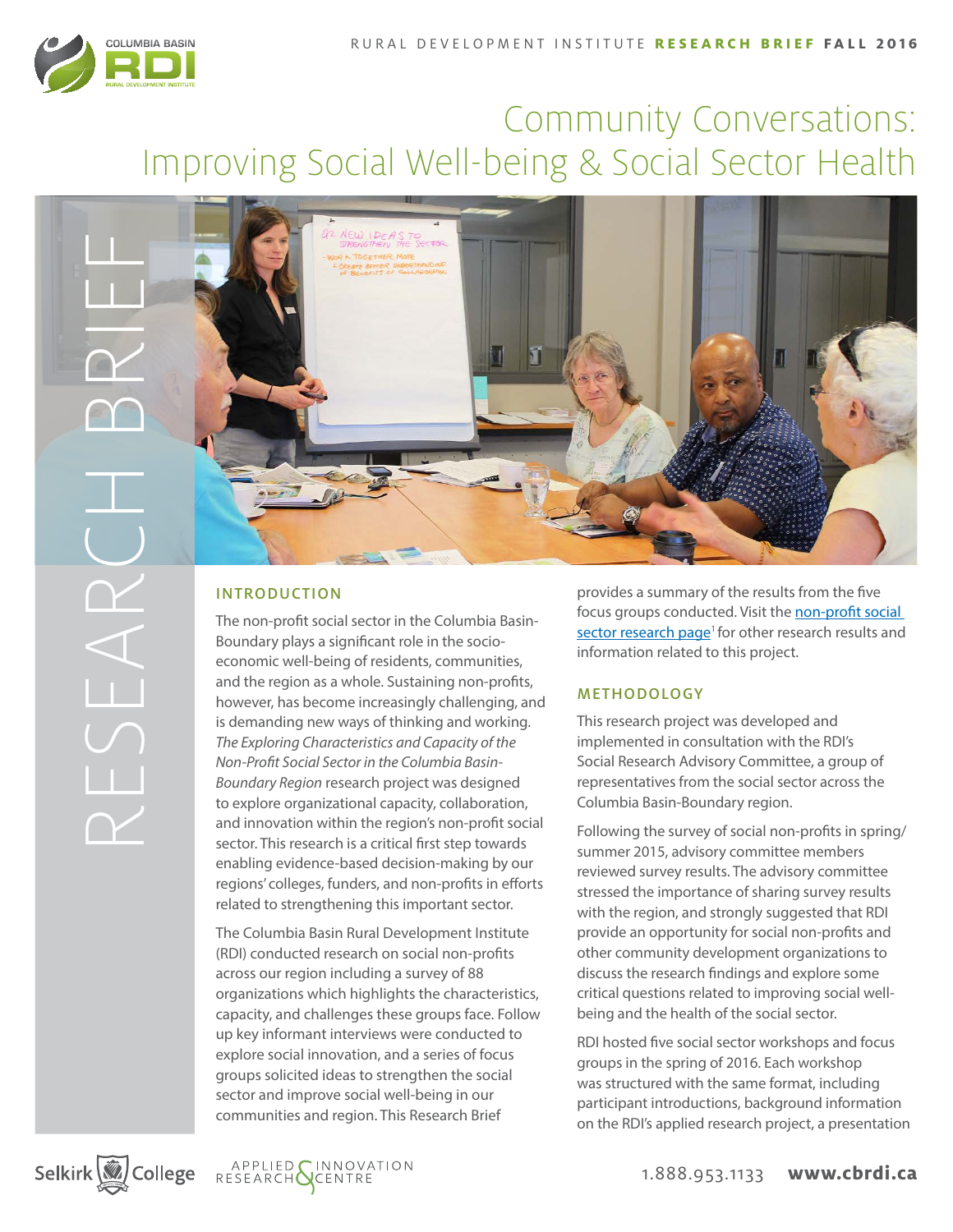RESEARCH BRIEF

LSEARCH

BRIE

| <b>Focus Group</b><br><b>Location</b> | <b>Date</b>    | No. of<br><b>Participants</b> | <b>No. of Organizations</b><br><b>Represented</b> | <b>Participants' Home</b><br><b>Communities</b>          |
|---------------------------------------|----------------|-------------------------------|---------------------------------------------------|----------------------------------------------------------|
| Trail                                 | April 7, 2016  | 15                            | 10                                                | Trail, Castlegar, Rossland, Nelson                       |
| Cranbrook                             | April 26, 2016 | 30                            | 25                                                | Cranbrook, Brisco, Golden,<br>Invermere, Fernie, Creston |
| Castlegar                             | May 2, 2016    | 19                            | 18                                                | Castlegar, Silverton, Nelson,<br>Kaslo, Nakusp, Salmo    |
| Revelstoke                            | May 25, 2016   | 17                            | 13                                                | Revelstoke, Golden, Nakusp                               |
| Valemount                             | May 26, 2016   | 19                            | 9                                                 | Valemount, McBride, Dunster                              |
|                                       |                |                               |                                                   |                                                          |

of survey results, an overview of the social determinants of health and the Columbia Basin Trust's strategic goals related to social well-being, and a demonstration of the social indicators monitored through the RDI's State of the Basin Initiative.

The emphasis of the workshop was the focus group dialogue. A World Café facilitated process was followed, where participants rotated through three tables where small group discussion occurred on three central questions:

- 1. What is working well right now in the social sector?
- 2. What are some new ideas to strengthen the social sector?
- 3. How can your community work together to improve social well-being?

Participants were encouraged to intermingle with each table rotation, with 12 – 15 minutes of discussion per round. Table hosts facilitated dialogue and took notes on flipchart paper throughout the three rounds of discussion, allowing participants to share new ideas as well as build on comments previously noted. Each table host reported back to the entire group at the end. The report back was audio recorded, and notes taken on flipcharts were typed into a word document and shared with participants within one week of each focus group. Data analysis employed grounded theory to identify common themes across findings from all five focus groups.

#### FOCUS GROUP PARTICIPANTS

As shown in **Table 1**, 100 people participated in the focus groups, representing 75 different organizations, coming from at least 18 different communities. Organizations ranged from provincial and regional societies to community based social service agencies, as well as provincial, local, and aboriginal government representatives, staff from Interior Health, school districts, public libraries, Columbia Basin Trust, and community foundations.

#### FOCUS GROUP RESULTS

## WHAT IS WORKING WELL RIGHT NOW IN THE SOCIAL SECTOR?

Focus group participants were asked to discuss what is currently working well right now in the social sector, in their community and/or region. Participants were asked to outline what they were currently doing and highlight the successes achieved. Based on the discussions at all five focus group sessions, the following themes emerged with examples shared.

#### INNOVATION

Innovation was highlighted at three of the focus group sessions as an important aspect of what is working well in the social sector in our region. As noted in the Cranbrook workshop, there is "creative thinking" happening with examples of social enterprise mentioned, and in Revelstoke there is "creativity in program delivery" and "combining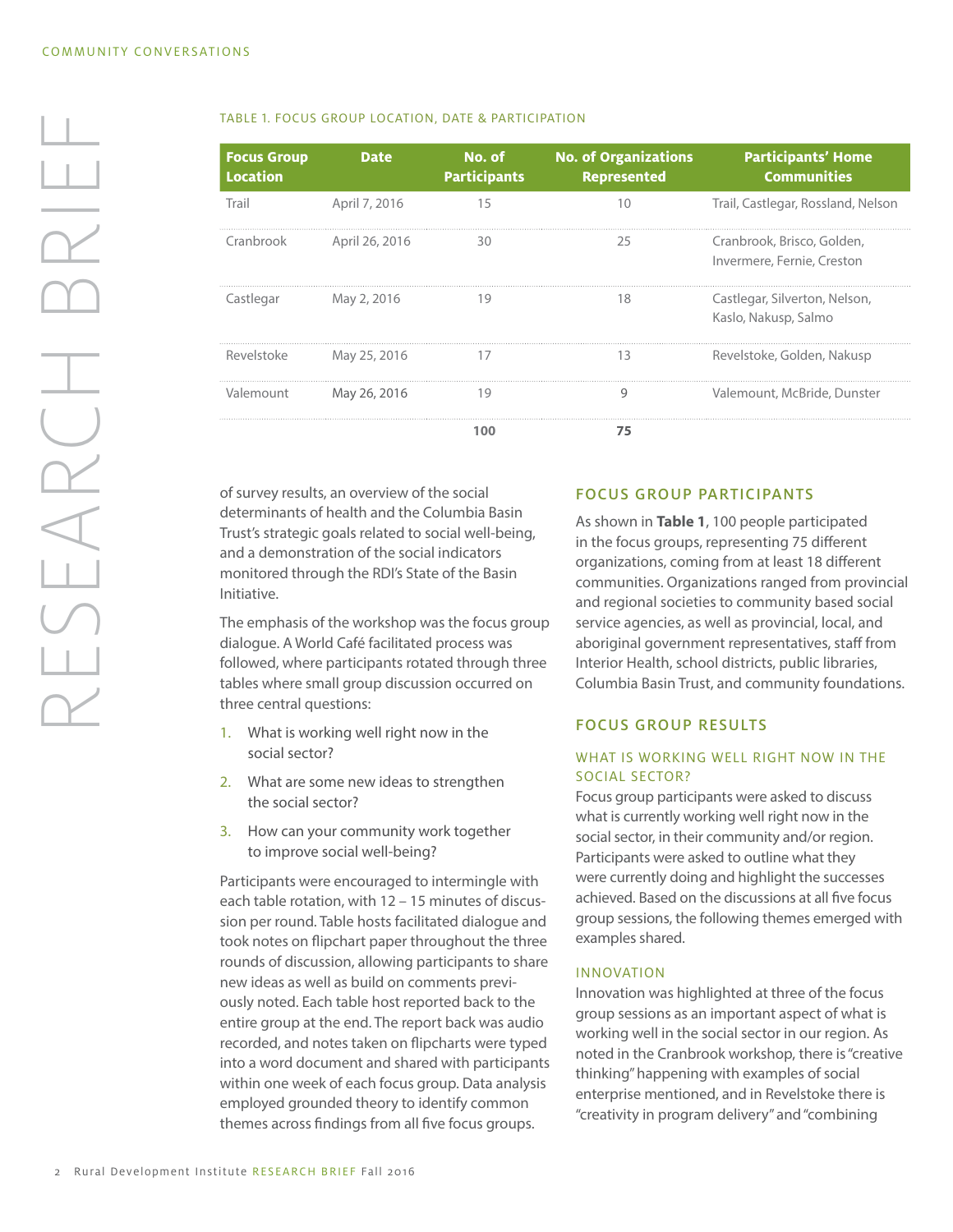programs as well as administrative structure". There were several remarks at the Castlegar session noting there are "lots of new initiatives to address emerging issues/needs" with the Kootenay Boundary Community Services Co-operative as an example. It was stated that in the West Kootenay people have "new ways of looking at old problems", and there are several "new initiatives that maintain local flavour and priorities". There is also a recognition to address issues from a systemic approach, with poverty being a key example. With an increased knowledge of best practices and improved use of technology, there is an enthusiasm for innovation.

## RESILIENCE

The resilience of the sector was another key theme that emerged when discussing what is working well. "Longevity" was mentioned at two sessions, "despite the many challenges" the sector faces. In Trail, it was noted that the sector is "retaining staff effectively despite wages and lack of benefits". In Revelstoke, it was highlighted that "having funding for coordinators is key", such as the Social Development Coordinator, Early Years Coordination, and the youth liaison, which all create "increased capacity and ability to get things done". In Valemount, participants noted the many social service assets that contribute to the vitality of the sector, including "our health care, medical clinic, and emergency services [all] working well". As a small rural and remote community, having doctors who have made Valemount their home contributes to the resilience of the sector as a whole, working together towards the social well-being of the community.

## RESPONSIVENESS TO COMMUNITY NEEDS

As noted in Trail, and typical of each community, there is a "mosaic of services" offered by the social sector. This "diversity of organizations" and "lots of groups covering many bases" makes the sector effective. Groups are "serving a lot of people" remarked one participant in Cranbrook, and at the Castlegar session, it was noted that in the West Kootenay and Beaver Valley there has been a great response to seniors' needs in particular. "Men's counseling" was another service highlighted in Cranbrook. Participants in Revelstoke commented on the "increased ability to recognize needs and be more progressive", with the example of the

LGBTQ community feeling more safe to come out. In Valemount, what is working well is that there are "services for all ages and different needs", and local establishments such as the local brewery, bike park, and legion are places where the community comes together helping to "create connections with a wide demographic". In Rossland, the sector is engaging youth. Revelstoke's initiatives are creating opportunities for youth "to contribute and participate from a younger age". In the West Kootenay, there are "regional initiatives specifically designed to target high-need situations", with the SKY (Safe Kids and Youth) Coordinated Response as an example. The social sector across the region is responding to community needs, creating and adapting programs for a range of audiences and across a variety of services. When a group cannot offer a particular service, they "refer people to services" available elsewhere.



## NETWORKING

Another aspect of what is working well is that groups are networking. While some communities said it could be better, there are some strong relationships, where people are "learning from each other", and in the West Kootenay in particular, there is an "openness to working together" and a "cross pollination across sectors, especially with volunteers". In Revelstoke, the "social development committee is keeping people informed and connected, which ripples out to organizations". The interagency meetings that occur in the West Kootenay are an important aspect of networking

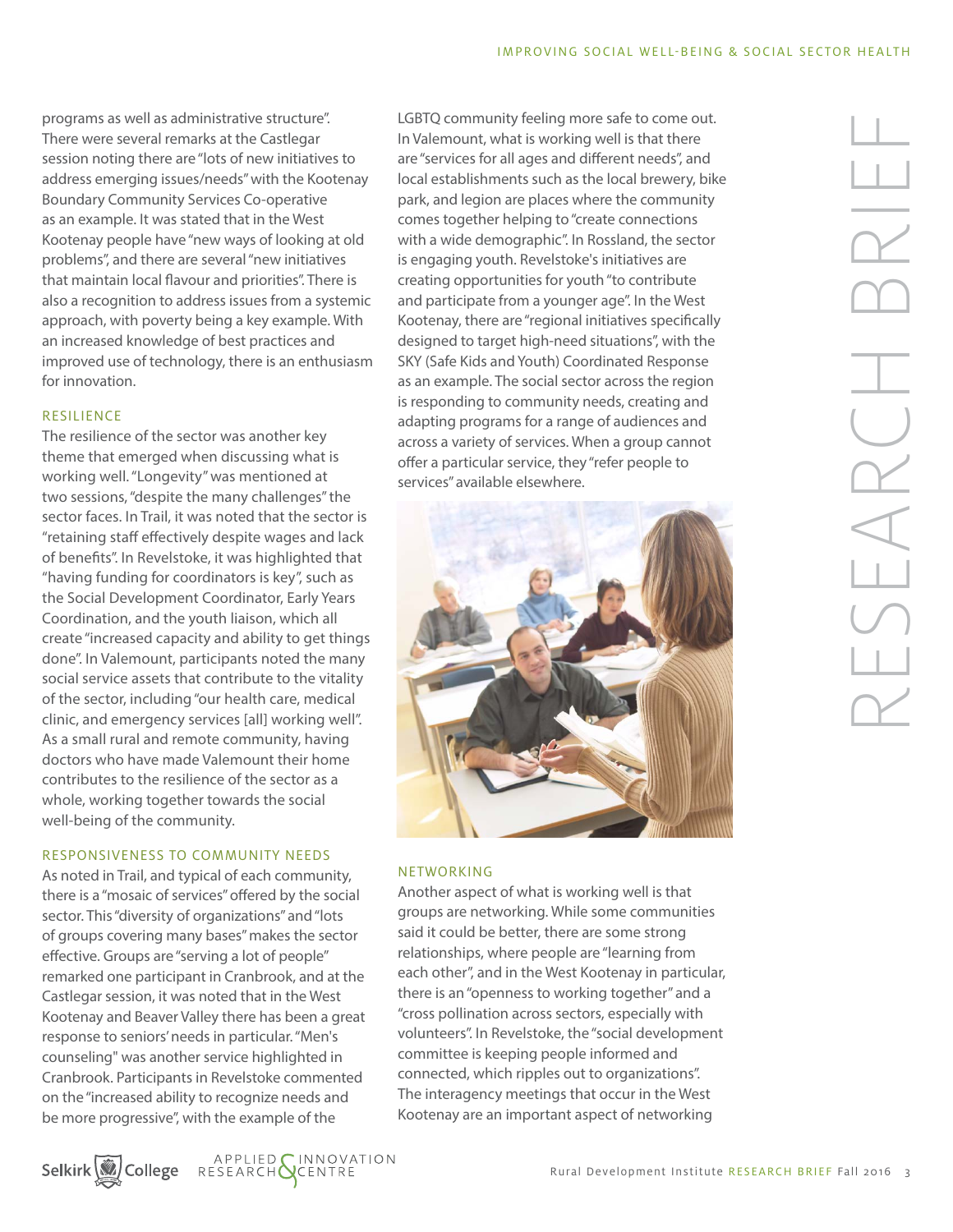and relationship building. In Castlegar, there are four interagency meetings per year with about 50 people on the registration list. Revelstoke is fortunate to have significant involvement of the school district, as well as the "RCMP and other emergency services at the table, sharing knowledge". It was noted in Revelstoke, that there is a "decrease in isolation of the social sector itself within the community". Organizations are reaching out for support, which "generates collaboration and information sharing across sectors". In Cranbrook it was recognized that "shared values" and "commonalities" form a strong foundation for networking, coordination, and collaboration.

#### COORDINATION & COLLABORATION

Coordination and collaboration within the sector were discussed at all five focus groups. In the Greater Trail area a participant noted, "there is good coordination, such as we don't deliver similar services on the same day/time". Participants in Cranbrook noted the relationship with Interior Health which has created "better coordination and involvement at the community level". "Local and regional planning tables" such as the Early Years tables, and "regional conferences related to key issues/populations" were other examples of coordination within and across the region. Having funding for coordinator positions was identified as essential for this level of coordination to be possible.

Other examples of coordination were "subcontracting of services" with a "commitment to local service delivery where possible versus bringing in the 'big' players from larger centres". Multi-agency planning successes in Greater Trail and the West Kootenay were highlighted. During the Castlegar workshop it was noted that "walls are coming down between organizations, and a more collaborative working environment [has emerged] which is decreasing competition". "Administrators of large family service agencies are working well together" and people are seeing that "municipalities and area directors [are] collaborating more".

The importance of "collaboration across disciplines" was emphasized, with social well-being by nature being cross sectoral. At the Revelstoke workshop it was noted that there is "collaboration with the sector and other sectors" such as Child & Youth Mental Health & Substance Use Collaborative

Local Action Team (CMHSU LAT) and the Golden Co-op that is forming. There is a "proliferation of cooperatives" as noted at the Castlegar focus group. In Cranbrook, it seemed that while there is a "good start" on "collaboration and team work" it "depends on the situation, community, and need", but that there is a "value in aligning more" and "collaborating more". "Cranbrook Clicks" was noted more than once as a positive example of coordination that could be expanded to the East Kootenay and be a template for other areas.

Other examples of collaboration shared were the neighborhood learning centre in Revelstoke, and the "childhood and youth collaborative" and recreation groups working together in Valemount. As noted in Revelstoke, there is "strength in numbers with small groups working together". While collaboration is challenging, there is fortunately some "money being channeled into collaboration itself".

#### EFFECTIVE USE OF RESOURCES

Closely related to coordination and collaboration was another theme related to the effective use and the sharing resources. In Cranbrook, groups are sharing resources with a co-location hosted by the Community Connections Society while groups typically "don't share funding resources" there was an idea that they "could share a fund developer". It was noted in Cranbrook, as well as in Trail, that groups are "doing a lot with little funding" and "doing more for less". "Imagine what we could do with more funding" said one participant. In the West Kootenay, groups are "sharing tools and resources across agencies across the region" and as in the East Kootenay, are also sharing training. In Revelstoke, having a coordinator helps ensure effective use of resources across agencies as they take a more coordinated approach.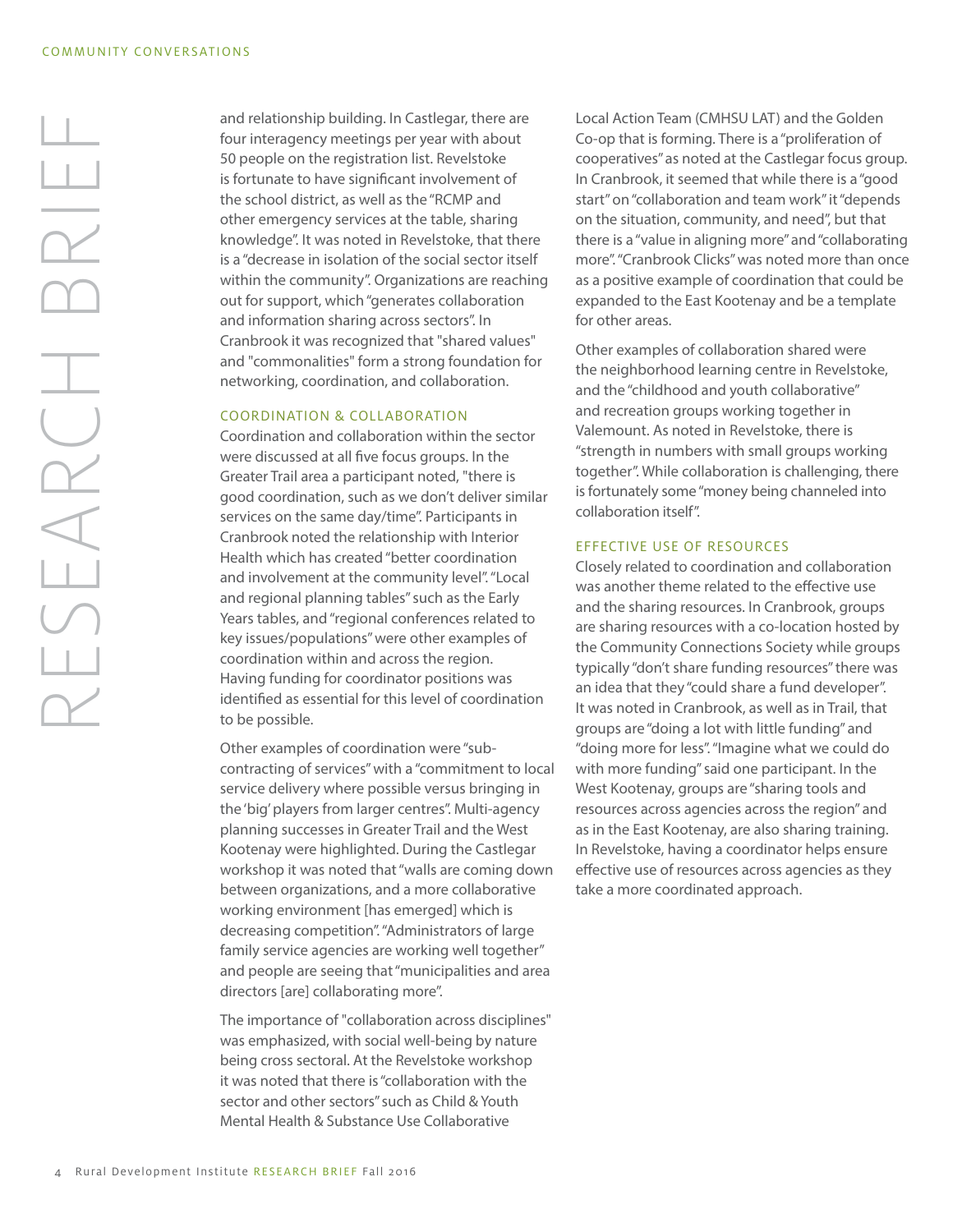#### COMMUNICATIONS

A pre-requisite to coordination is communications, which emerged as a theme related to what is currently working well in the sector. Communications also includes "information sharing amongst agencies" and "passing on info, ideas and contacts", but also includeds the "increasing use of social media". Social media is being used for "dissemination of information, to educate [the] public, and promote programs and services", and is used as a tool for "recruiting members and volunteers". Communications amoungst organizations and across the wider community are important to the effectiveness of the sector. At the Castlegar session, it was noted that "youth are encouraged to speak out and are actually being heard". "Technology is a tool" that allows for "increased capacity to share information". Participants discussed using Facebook as an example to support each other and cross promote, and that this can allow for "universal access beyond income levels". Communication is critical for the sector to be better understood and for people to understand the benefits of the social services sector to the community.



#### COMMUNITY SUPPORT

Communication within the community is an important aspect of creating "community buy in and support". Community support emerged as an aspect of what is working well right now for the sector. The Columbia Basin Trust and their support





was noted several times, as well as the increasing number of community foundations. The support of the RDI was also recognized for helping the sector to "grow more with new info". In Cranbrook, participants commented on the discounts that businesses offer to non-profits, and the retail and corporate sponsorship, as well as "lots of in-kind support" as important aspects of community support for the sector. In Trail, the "engaged and supportive media" was remarked upon. In both the East and West Kootenay, support from provincial to national and international organizations is creating benefit, and the "social sector profile is growing". Groups in the West Kootenay are also noticing an "increased connection and commitment with local government". In Revelstoke, the School District is notable, "making time for involvement in critical matters, having training on pro-D days [and] learning together". RCMP and other emergency services are also involved and "giving voice" to the social issues in the community. A focus group participant in Valemount noted that as a small town, "we know one another and help one another", while another mentioned the local events like the Wednesday potluck in the park with parents and kids that helps to build community and community support. Participants in Valemount also noted that "non-profits are filling a lot of the voids – and employ a lot of people in our community" which "ads to the economic development of the community" and furthers the recognition of the need and support of the sector.

#### DEDICATED & CARING PEOPLE

Another major theme that surfaced from all five focus groups is the dedicated and caring people that work and volunteer in the social sector. In Cranbrook and area, they have "dedicated staff" who are "client/person centered". In Trail, it was the "dedicated volunteers" that were remarked upon, as well as in Valemount where there is a "strong core of volunteers that keep showing up [with] lots of talent and expertise". The people engaged in the sector are "passionate about who they serve and what they do". Castlegar participants noted that the "volunteerism is impressive and growing, [becoming] a cultural norm". These people are "conscientiousness about doing a good job", and are highly committed, often doing an "enormous amount of work off the side of the desk because [they] care".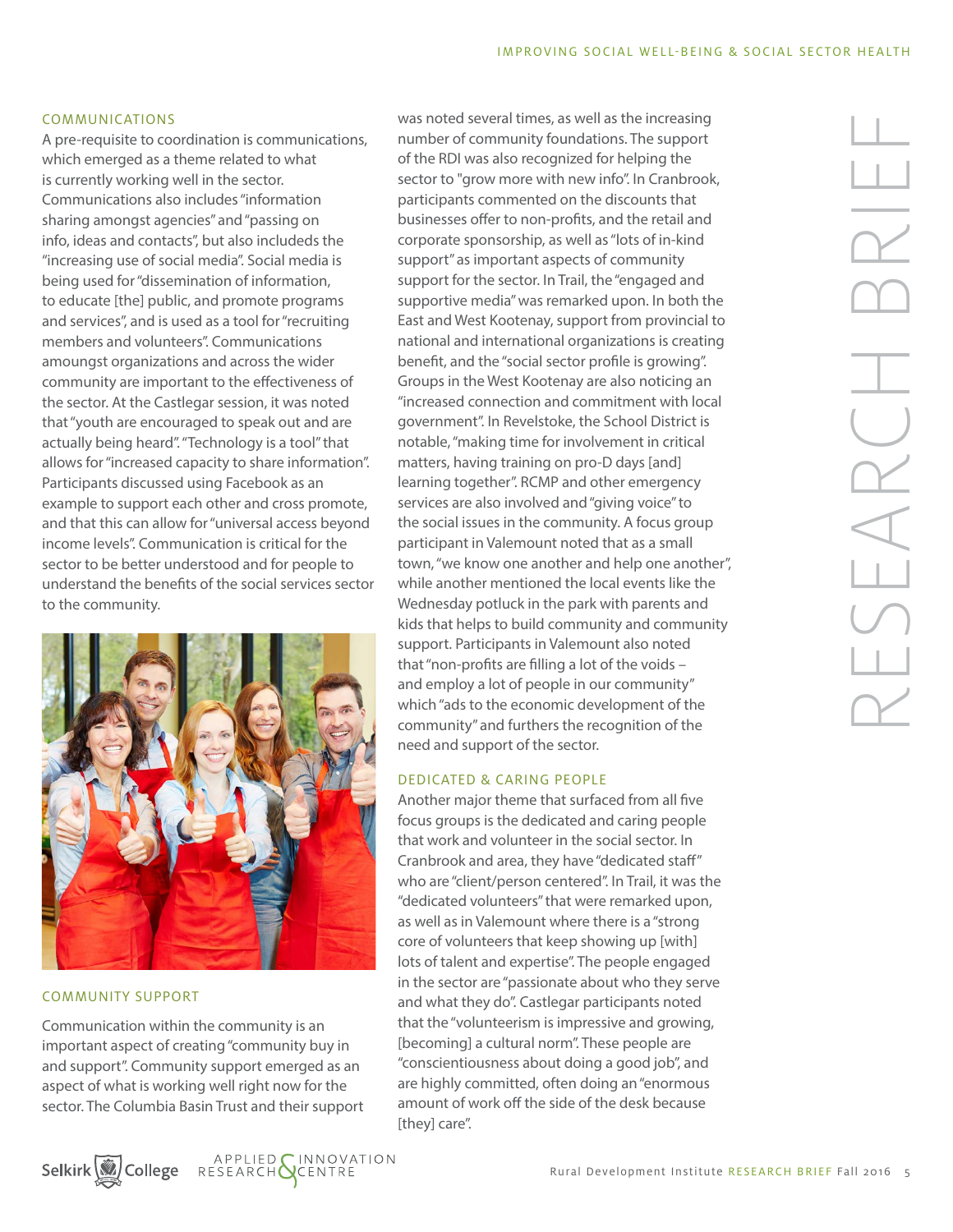

## STRONG LEADERSHIP

Building on the dedicated, caring, and committed people, "strong leadership" was also noted at four of the five sessions. In the West Kootenay it was noted that the "leadership is working well" and that "youth [are] being mentored by those with experience". A participant at the Valemount focus group noted that there is an "exceptional ED at the Robson Valley Support Services Society" which fosters a strong organization and connectedly, a stronger sector in the area.

## WHAT ARE SOME NEW IDEAS TO STRENGTHEN THE SOCIAL SECTOR?

The second question focus group participants were asked to discuss was about new ideas to strengthen the social sector. They were asked to consider new approaches and innovations that could be made. The following themes emerged.

#### COMMUNICATE & MEET REGULARLY

The importance of regular communication and meetings of social sector representatives was discussed at all five focus groups. We need "better communication amongst service areas" and "better communication regarding issues with family counselling and succession planning" were two comments at the Cranbrook session. In Valemount, the importance of sharing knowledge and ideas was highlighted, as well as "improv[ing] communication across groups". Similarly, at the Castlegar workshop, participants remarked on the need for "more opportunities to network, share

what each other does, and bring down barriers", as well as a "more advanced use of technology for networking".

There were ideas of going to organizations' Annual General Meetings and a "speed dating" event as ways to stay apprised of each other's work. In Cranbrook, it was suggested that "a community of practice" be created. Other ideas from Castlegar and Trail included creating a cross sectoral council that would include "municipalities, social sector groups, businesses, vulnerable people" and others to "increase communications and build relations". It was noted that the Ministry of Child and Family Development used to fund regular networking meetings in the past, and this was very useful and could be restored, with the suggestion that the "Columbia Basin Trust play a role in funding an organization to take the lead and host". In Trail it was stated that interagency meetings should be "action oriented". "We need to start doing together". Comments in Valemount included the importance of meetings to help share mandates and goals and to "look for alignment", but there was also caution about having too many meetings and that meetings need to be accessible, with good process, such as "good facilitation, minutes, and openness to new ideas", so that people will come.

Other ideas to bring groups together included an "Executive Director camp", as well as a gathering for board of directors so people can "share knowledge, experiences, and success stories". A "social sector conference" was suggested at both the Castlegar and Cranbrook workshops as an event to connect groups from across the region, and which could include "speakers from outside the region to share their ideas".

#### BE INCLUSIVE

Building on the theme of regular communications and meetings, is the notion that the sector needs to "be inclusive" by involving "people and groups from [the] broad community". As stated in Revelstoke, the sector should "connect with people who are not in a sector, such as builders, people with lived experience, business people, seasonal residents, the French language community, and with people outside the community". Similarly, in Trail, participants discussed bringing "vulnerable people into the collaborative environment" to "include them in community conversations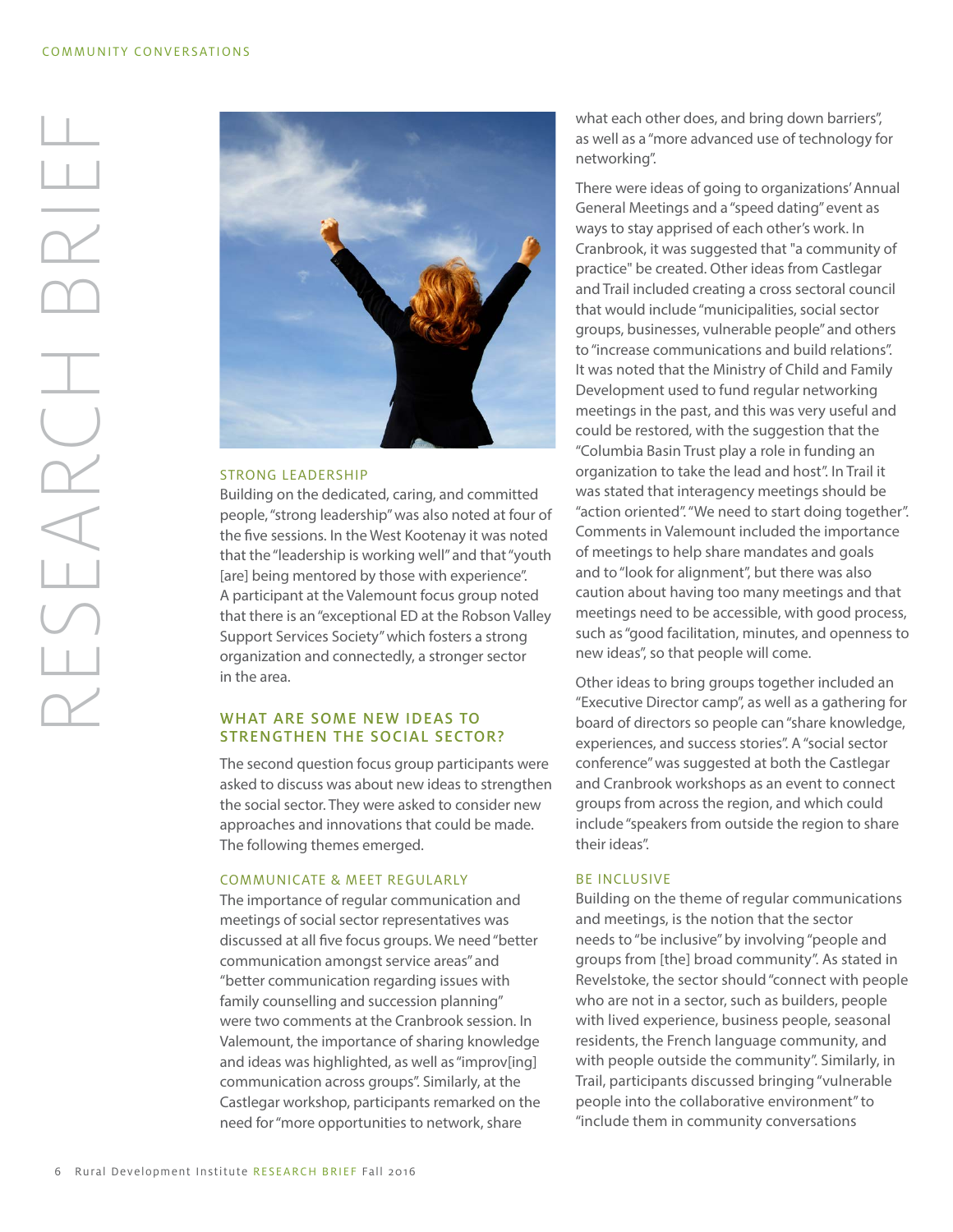and communications… [because it] can have a big impact". An idea to strengthen the sector is to "draw new people into the sector" from a cross section of the community. In Revelstoke, participants discussed being "inclusive by creating comfortable spaces, having wider hours of service, and help[ing] with transportation for clients, or delivery service".

## COLLABORATE & PARTNER

Collaboration as a way to strengthen the sector was a theme that emerged from all five focus groups. As stated in Revelstoke, the sector needs to "build a culture of collaboration" and "build a shared vision, across sectors, with an inclusive approach". Similarly, in Castlegar, it was noted that the sector should "work together more" and "create a better understanding of [the] benefits of collaboration and reduce [the] sense of competition". In both Revelstoke and Cranbrook, it was suggested that there may be "too many groups, too many committees", and that the sector needs to "streamline", which may mean creating "opportunities for agencies to amalgamate". There were suggestions of creating co-operatives, such as a child care co-op, as well as fostering partnerships with seniors' homes, recreation centres, local government, school districts, labour groups, libraries and the business community. As one participant noted, these "need to be value based partnerships" where both partners see the value and benefit. Libraries, for example, were noted as a "safe neutral space to offer services, [and] are a centre for most communities, and there is an interest to work more closely with social sector organizations". Likewise, a "win-win" could be achieved with school districts and social service agencies "sharing resources and space". The business community was highlighted because of their close connection to social issues, and in Valemount, it was suggested there could be "more initiatives related to economic development opportunities".

#### FOCUS

While collaboration was highlighted as a way to strengthen the sector, another theme was focus. In Trail, "poverty reduction" was suggested as a "focal issue that brings people together". In Castlegar, there was discussion of a "project based table" where groups would "have a focus and submit grant

applications together with that focus" in mind. The Cranbrook discussion also included several ideas such as a "social planning table with a strategy and focus, leading to action", as well as a creating "a hub focused on an issue… [such as a] multi sectoral group focused on food security". A Valemount participant suggested the creation of "a community theatre as a shared space [that would] contribute to building a sense of belonging". In Revelstoke, it was suggested that the sector "hire coordinators focused on issues". With an array of services and needs related to social well-being, "regional collaboration with a focus" was a strong suggestion for strengthening the social sector.



## EDUCATE THE COMMUNITY

Each focus group included discussion about how the community needs to better understand the sector and its importance, which translated into a suggestion that the sector "educate the public" and to "educate local government". As noted in Cranbrook, "we need an attitudinal change" and "need to help people understand the importance and value of the sector". "We need to build the case of why it's so important to fund and support social services – Why invest? What's the return?". Similar comments were shared in Valemount and Revelstoke in relation to educating the community "about the sector, the services and impact" and "pro[ving] the importance and impact of the sector… so [the community] understand[s] what the sector does". Ideas were to host a community



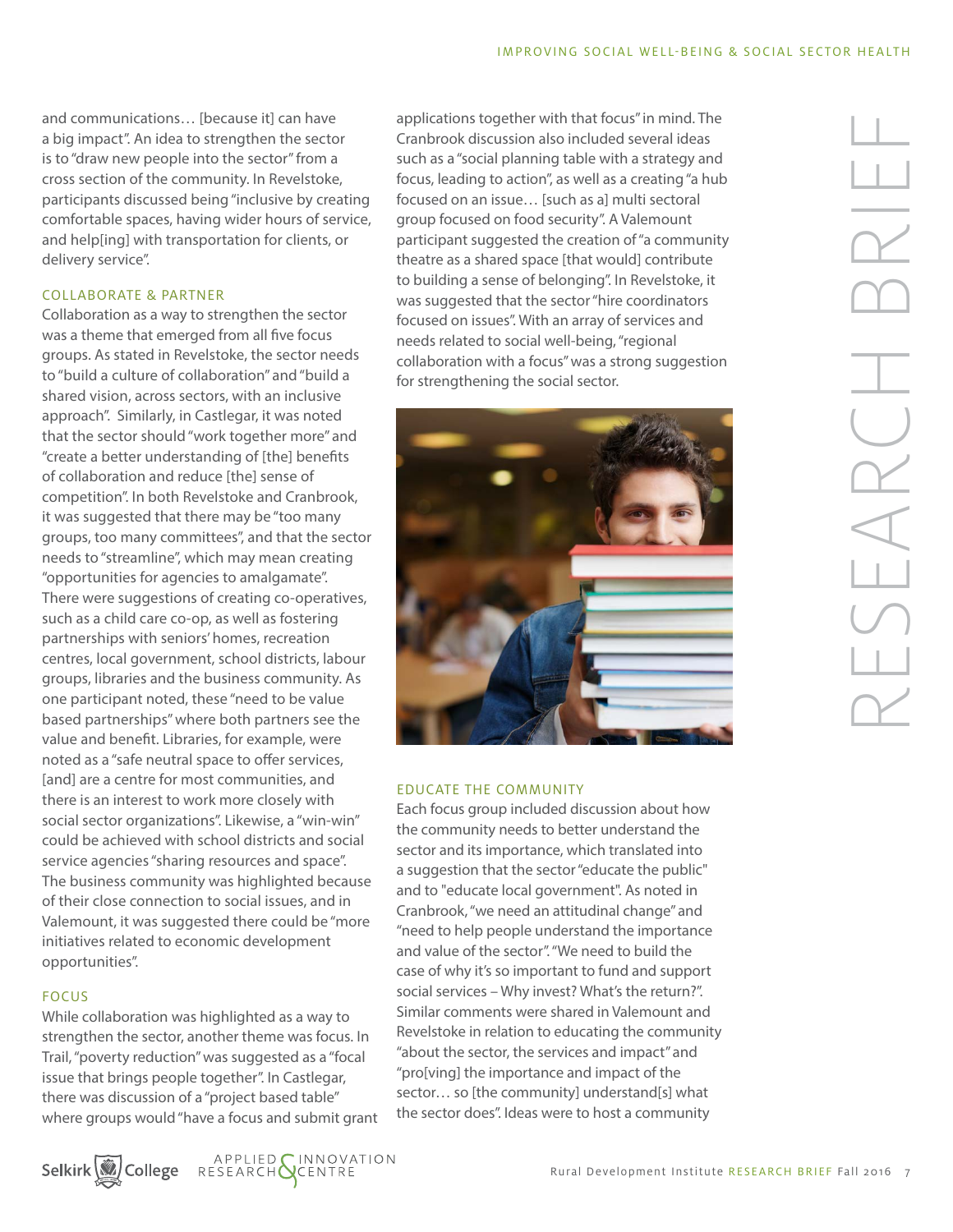forum, fun events, and to ensure "coordination of events" within the community. Communications strategies were also discussed with ideas such as "a column in the newspaper on what non-profits are doing", "create a digital bulletin board", and "use more social media, such as collaborative messaging and sharing posts with each other to increase reach".



#### ENGAGE VOLUNTEERS

Connected to educating the community, another theme that emerged was to engage volunteers in new ways. It was suggested that the sector needs to "mentor and educate our volunteers", with one idea being to "engage seniors more" by creating experiences for them, [such as] to help other seniors – a peer support program". Another idea was to "make the sector relevant to young people [by] find[ing] creative ways to reach young people, through schools, work experience, [and to] listen to what they are interested in, [and] be flexible". It was noted at the Trail focus group that Rossland has "some great programs that are creative and fun" and that "engage youth through meaningful experiences". A Valemount participant suggested they restore the "community service experiences for children and youth that existed" before, and another proposed that the sector "engage clients in our organizations more as volunteers [which would] break down the 'us' versus 'them'". In Revelstoke a "volunteer fair" was suggested, that could be held "once per year and when seasonal residents can participate". At the Castlegar session,

it was recommended that the sector "coordinate volunteers more such as with a Volunteer Centre". With volunteers being a foundation of many groups, and with "a concern of volunteer burn-out" as "many people volunteer on multiple boards", there were several creative ideas for how to engage the community in the work of the social sector, as well as "succession planning" for the volunteers who need to move on.

## SHARE RESOURCES & STAFF

Another theme related to strengthening the sector is to share resources and staff. "Shared payroll systems and HR systems" were suggested in Cranbrook, as well as a possible group purchase of a "shared client management system". At both the Cranbrook and Trail focus groups it was suggested that a "hub" or "portal" be created "for sharing resources and information to ensure no duplication" and to share "experiences and lessons learned". A "hub" could also be a physical space that is shared by multiple groups, as was recommended in Valemount. In Revelstoke it was noted that sharing resources, such as a building space and administrative staff "makes it more client friendly". Conducting an inventory and "asset mapping of agencies to find efficiencies and share resources" was suggested, so that the skills, resources and resource needs could be identified.

Sharing and combining training, as well as combining part-time jobs across agencies were other ideas. In both Cranbrook and Revelstoke, the importance of a coordinator or 'navigator' to support the social sector network was highlighted. At the Castlegar focus group, there were also suggestions related to operations, including to "improve technology and operational systems to increase efficiency and improve operations", as well as a more general idea to "explore opportunities for improvements on [the] delivery model".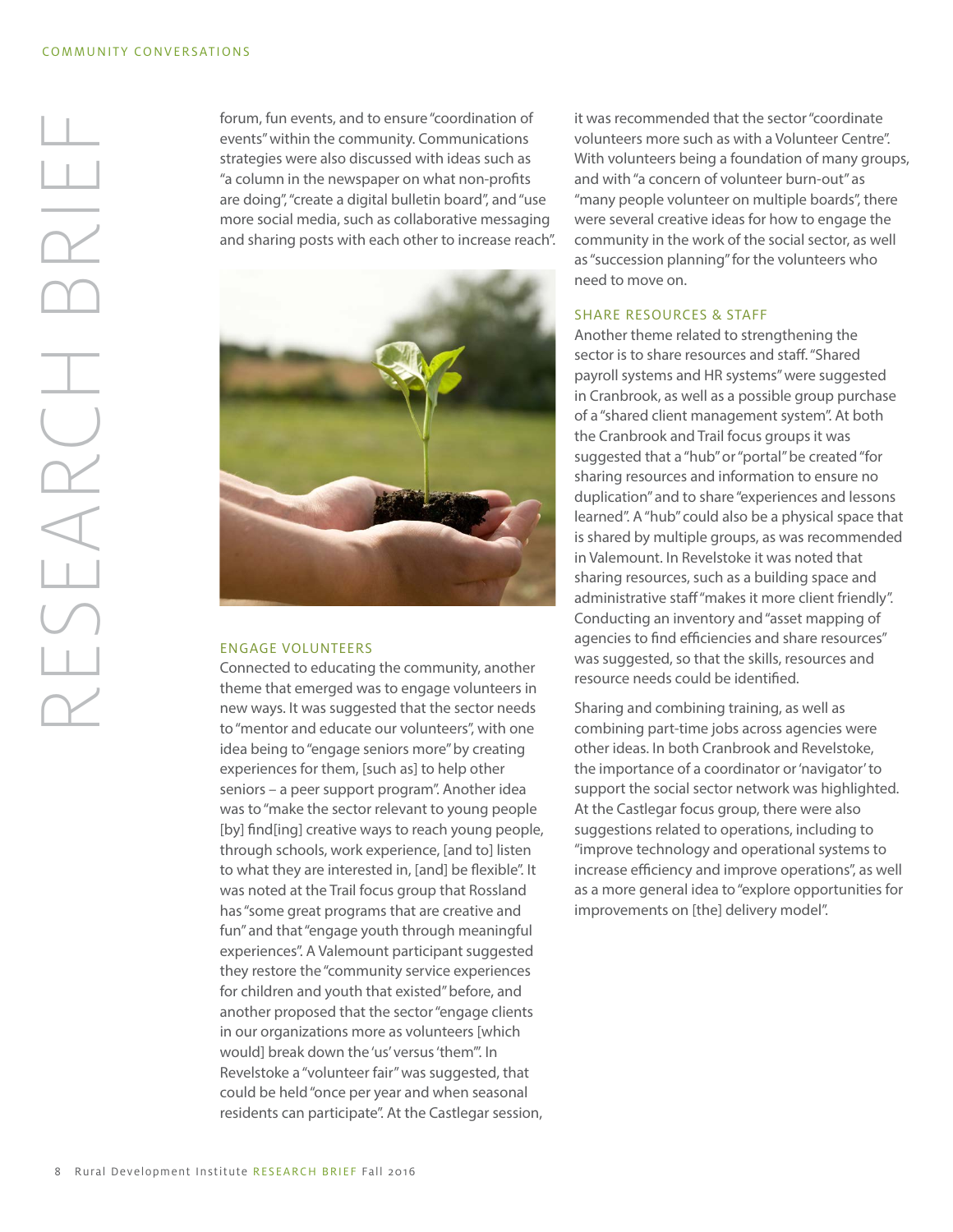#### IMPROVE FINANCIAL SUPPORTS

A final theme that emerged and was discussed at all five focus groups is the need to improve financial support to strengthen the sector. As noted in Revelstoke, the sector should "explore new ways to fund the sector" and not "be afraid to think radically [and try some] innovative fundraising campaigns". Valemount participants suggested "more local fundraising campaigns" and that groups should "share fundraising ideas across communities". In Trail, there was discussion about "creat[ing] experiences for donors with social organizations to engage them in [the] work". The need for funders to review their models was discussed at the Castlegar session, with a note that funders "say they want collaboration yet the processes are all competitive", with one participant adding that "some groups don't even apply to CBT anymore because they think it's too competitive". There was a suggestion of a "funders table [to] get together to discuss projects and initiatives". At three of the sessions it was emphasized the sector needs to "advocate for better funding models" including to "lobby government for better than adequate funding", as well as "consider new messages" in the targeted advocacy work. In both the Castlegar and Cranbrook workshops, it was suggested that an "economic impact study of the social sector" be conducted which would help to advocate for better resourcing.

## HOW CAN YOUR COMMUNITY WORK TOGETHER TO IMPROVE SOCIAL WELL-BEING?

The third question that focus group participants were asked to discuss is how their community can work together to improve social well-being. Participants were asked to consider how the community could work across sectors and amongst shareholders, and to consider top community priorities to ensure strong social well-being. The following themes emerged from the five focus group discussions.

## INCREASE COMMUNICATIONS & BUILD RELATIONSHIPS

Increasing communications and building relationships was a major theme related to improving community social well-being. As noted in Cranbrook, "we need a way of communicating amongst organizations", and similarly, at the

Selkirk<sup>W</sup>College RESEARCHOCENTRE



Castlegar session, "better communication between organizations" was identified. It was also noted in Trail also noted that "there is a communication gap between sectors", and that the community should "network and get to know each other", both within the social sector and across sectors. An increase in communication will help organizations share information and "raise awareness about social wellbeing".

There was a sentiment in both Valemount and Trail that there needs to be an "increase [in] public education and awareness of social issues". Increasing the "use of technology" and creating "a community calendar for all groups to access" were ideas offered, as well as "building technology assets, such as video and tele-conferencing capabilities" to help with communications.

The "need [for] open dialogue" was discussed in Revelstoke, including being able to "meet to understand each other's work". We "need to create new connections in the network", "draw in unexpected people and partners", and "create new ways for people to join the conversation". Relationship building was identified as a crucial step in being able to work together on such complex community wide issues. We "need to build relationships and trust – then it snowballs and everything gets a bit easier" said one participant. The notion of being inclusive emerged again, and it was suggested that "Welcome Wagon" be formed to greet new arrivals to familiarize them with the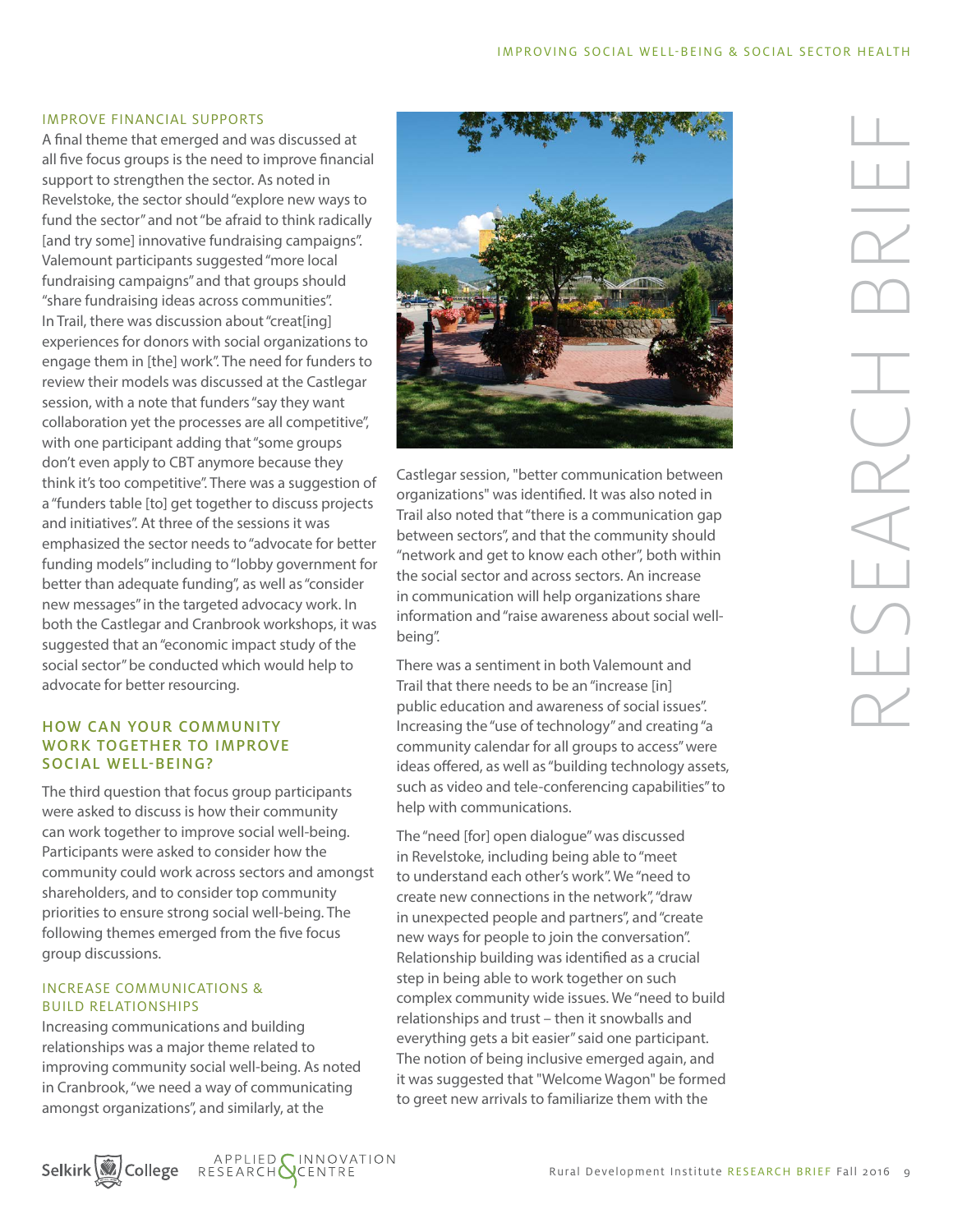community. "Parties", "potlucks", and "forums for sharing" were other ideas to foster relationship building. The idea of interagency meetings arose again, and the need to develop "healthy partnerships". The idea of "Table Conversations" was suggested at the Cranbrook session, with the intention of determining how groups can best work together, leveraging their unique skills and assets.



## TAKE A MULTI-SECTORAL & INTERGENERATIONAL APPROACH

Improving social well-being depends on people working across sectors and ages. "Social wellbeing includes everyone" said one participant in Cranbrook, and as noted in Trail, "do[es] not depend 100% on [the] social sector to solve complex issues". Improving social well-being requires a "broad spectrum of thinking" with the "full community". In Revelstoke, it was suggested that people "need to stop thinking of sectors as independent", and there needs to be "more collaboration", as noted in Valemount. Bringing the "diverse parties to the table together" and "encouraging collaboration" was recommended at the Cranbrook focus group. In Castlegar, there was discussion of exploring new partnerships, such as with libraries and family physicians. It was also noted that the social sector has not "tapped into or recognized [the] contributions of [the] business sector". "We need to engage businesses beyond making donations" and "educate the community about the contributions that businesses make to social well-being".

While a cross sectoral approach was underscored, an intergenerational approach was also discussed at four of the five focus groups. "Intergenerational projects", "cross generational groups could be working together", and "create intergenerational opportunities" were three of the comments, with an example of seniors working with junior volunteers. Trail commented on "engaging youth around social issues, such as mental health and violence", and in Valemount one participant, stressed the importance of including youth, particularly because "they have a lot of energy" that could be contributed.

## CREATE A VISION & PLAN

Another theme that developed relating to improving social well-being is to create a community vision accompanied with a plan. As stated in Revelstoke, we need to "create a vision for a smart and caring community". Creating a vision and plan involves "identify[ing] priorities as a community", as was discussed at four of the five focus groups. "Communities [should] come together to choose a focus/priority [and] come up with a plan of what to work together on". As noted in Valemount, "community groups, businesses, [the regional district], and Village all need the same overall goal". A Castlegar focus group participant commented that "we need to move away from working in our silos", again stressing the importance of increased communication and relationship building. As noted in Cranbrook, groups need to "meet, network, build relationships, identify priorities together, [and then] strategically plan for the community".

Social planning was recommended at four of the five workshops, including establishing a "social planning council" with broad and diverse representation, with "all sectors on board to address common goals". "Transparency" and "avoid[ing] duplication of services" were highlighted as part of the planning process, as well as "understanding gaps" in services and supports, and identifying "barriers and limitations". One participant in Castlegar suggested "re-examining the boundaries of services". A social planning council can "collaborate, take action, [and] advocate", "sharing ownership of the issues, actions, and successes".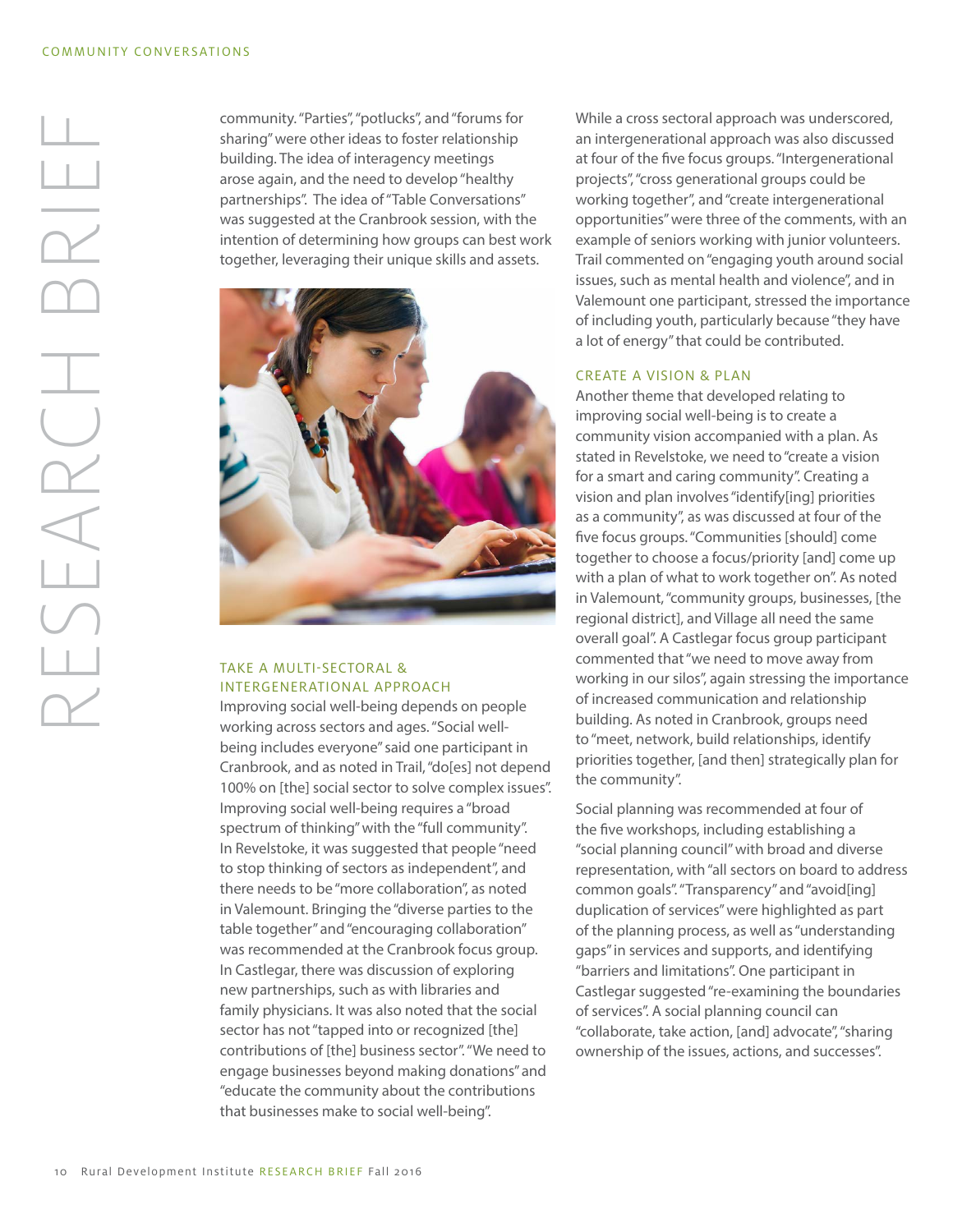#### NEED LEADERSHIP & BETTER RESOURCING

Creating a vision and planning for improved social well-being requires leadership and resources. "It is a challenge of resources (coordination, capacity, action)" said a Revelstoke focus group participant. In Cranbrook, it was noted that the "scarcity of resources is a real challenge", with competition between groups, particularly for contracts. We "need to understand our collective assets" and it "must be a bottom up approach" were further comments. At the Castlegar session, it was noted that "we must bring the whole community together – but must have a vehicle (purpose), mechanism (way of communicating), and leadership (that is resourced)."

There were suggestions of who could take leadership, such as a non-profit, Chamber of Commerce, or local government, but it was clear that "someone has to take the lead and make it a priority". In Revelstoke it was suggested to "leverage the funded role of the social development coordinator", and in Cranbrook participants felt strongly about "creat[ing] a 'navigator' position to coordinate the sector and social planning". Resources are needed for coordination, however as one participant articulated, "we need to all put some skin in the game". It was suggested that groups could "explore economies of scale", such as pooling together on food purchases, as well as "increase capacity overall" through shared training and messaging, for example. A participant in Revelstoke remarked, that no matter how you approach it, "we have an ethical obligation to support residents and well-being".

#### CREATE A COMMUNITY HUB

A final theme that emerged from four of the five focus groups was the idea of creating a community hub. "Create a hub space" was suggested in Valemount, as well as Castlegar where "a hub model" could be an "administrative umbrella", "making better use of resources by exploring possible ways to merge groups and programs". As remarked in Revelstoke, "there is a lot to be said for co-location", not only because of the efficiencies and opportunities for collaboration by the delivery partners, but as a great way to serve clients, creating a "one stop shop" by "bringing groups under one roof". There are models of co-location in Cranbrook, and there were suggestions of other opportunities to extend beyond the social service agencies, to include economic development organizations, such as the Chamber of Commerce and Community Futures. Community hubs can be broadly inclusive, crossing government, public and private sectors, where multiple services are offered in a single location, sometimes virtually, with the aim of serving multiple needs.

## REFERENCES & RESOURCES

1. [http://www.cbrdi.ca/research-areas/applied](http://www.cbrdi.ca/research-areas/applied-research/non-profit-social-sector/)[research/non-profit-social-sector/](http://www.cbrdi.ca/research-areas/applied-research/non-profit-social-sector/)